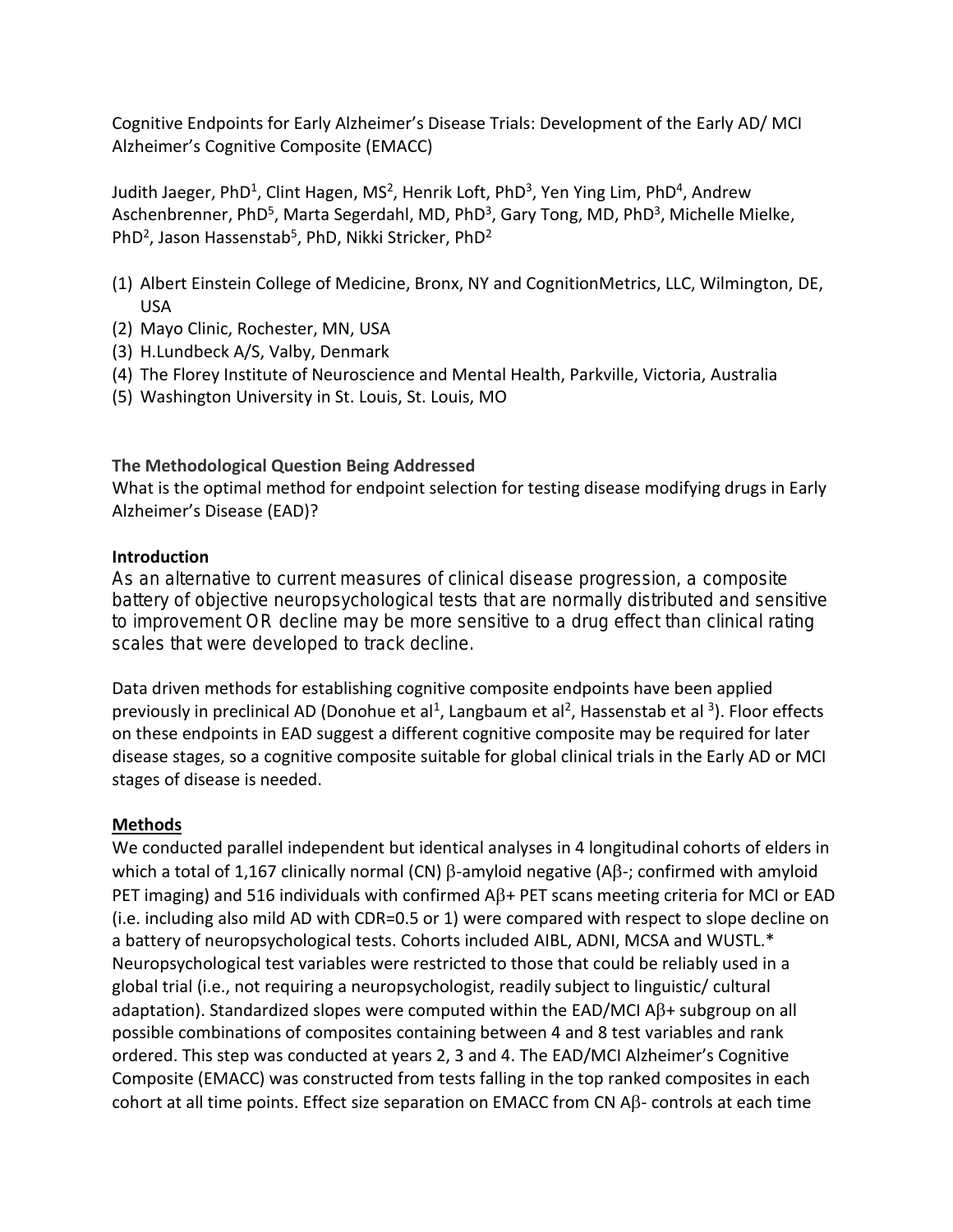point was then compared to conventional endpoints (i.e. CDR Sum of Boxes (SB), Mini Mental Status Examination (MMSE)) using Linear Mixed Model (LMM) analysis.

## **Results**

Commonalities of tests and domains measured were observed across the highest ranking (top 10) slope composites across time and across the 4 cohorts (i.e. word list learning was represented in almost all solutions and overall substantial overlap in test paradigms and cognitive functions measured was observed). The EMACC (see table 1) consists of validated measures of episodic memory, executive functioning, and processing speed. Overall the EMACC performed better or comparably to other endpoints and offers a cognitive endpoint for EAD trials. Additional details of the methods employed, sample characteristics, and preliminary validation of the EMACC will be presented.

## **Conclusion**

The EMACC is a new and sensitive composite of well-known and validated neuropsychological tests that is suitable for examining the effect of disease modifying compounds on cognitive decline in the EAD or MCI stage of Alzheimer's disease.

|                            |                                      | <b>FINAL EMACC MEASURES IN EACH COHORT</b> |                     |                     |                                 |                     |                           |                     |                                   |
|----------------------------|--------------------------------------|--------------------------------------------|---------------------|---------------------|---------------------------------|---------------------|---------------------------|---------------------|-----------------------------------|
|                            |                                      | <b>ADNI</b>                                |                     | <b>AIBL</b>         |                                 | <b>WUSTL</b>        |                           | <b>MCSA</b>         |                                   |
| Domain                     | Paradigm                             | <b>Test</b>                                | <b>Measure</b>      | <b>Test</b>         | <b>Measure</b>                  | <b>Test</b>         | <b>Measure</b>            | <b>Test</b>         | <b>Measure</b>                    |
| Memory                     | <b>Word list</b><br>learning         | RAVLT                                      | Trials 1-5          | <b>CVLT</b>         | Trials 1-5                      | <b>FCSRT</b>        | Free Recall               | <b>RAVLT</b>        | Trials 1-5                        |
|                            | <b>Digit Span</b>                    |                                            |                     | WAIS-R DS           | Forw+Back                       | WAIS-R DS           | Forward                   |                     |                                   |
| Executive +<br>Psychomotor | <b>Fluency</b>                       | Category<br>fluency                        | <b>Animals</b>      | Category<br>fluency | Animals                         | Category<br>fluency | Animals+<br>Vegetables    | Category<br>fluency | Animals<br>+fruits+<br>vegetables |
|                            |                                      |                                            |                     | Letter<br>Fluency   | FAS                             | Letter<br>Fluency   | FAS                       |                     |                                   |
|                            | <b>Trailmaking</b>                   | Trailmaking<br>Test                        | ≬Trails A<br>(secs) |                     |                                 |                     | <b>Trails A</b><br>(secs) | Trailmaking<br>Test | <b>Trails A</b><br>(secs)         |
|                            | <b>Conflict</b><br><b>Inhibition</b> |                                            | ∤Trails Β<br>(secs) | Stroop              | Color<br>naming<br>speed (secs) | Trailmaking<br>Test | Trails B<br>(secs)        |                     | ∛Trails B<br>(secs)               |
|                            | Coding                               | ADAS<br>Number<br>Canc                     | <b>Total score</b>  | <b>DSST</b>         | Total score                     | <b>DSST</b>         | <b>Total score</b>        | <b>DSST</b>         | Total score                       |

\*AIBL= Australian Imaging, Biomarkers and Lifestyle study,

ADNI= Alzheimer's Disease Neuroimaging Initiative (ADNI)

MCSA= Mayo Clinic Study of Aging (MCSA)

WUSTL= Knight Alzheimer's Disease Research Center at Washington University in St Louis.

# **CITATIONS:**

1. Donohue MC, Sperling RA, Salmon DP, et al. The preclinical Alzheimer cognitive composite: measuring amyloid-related decline. *JAMA Neurol.* 2014;71(8):961-970.